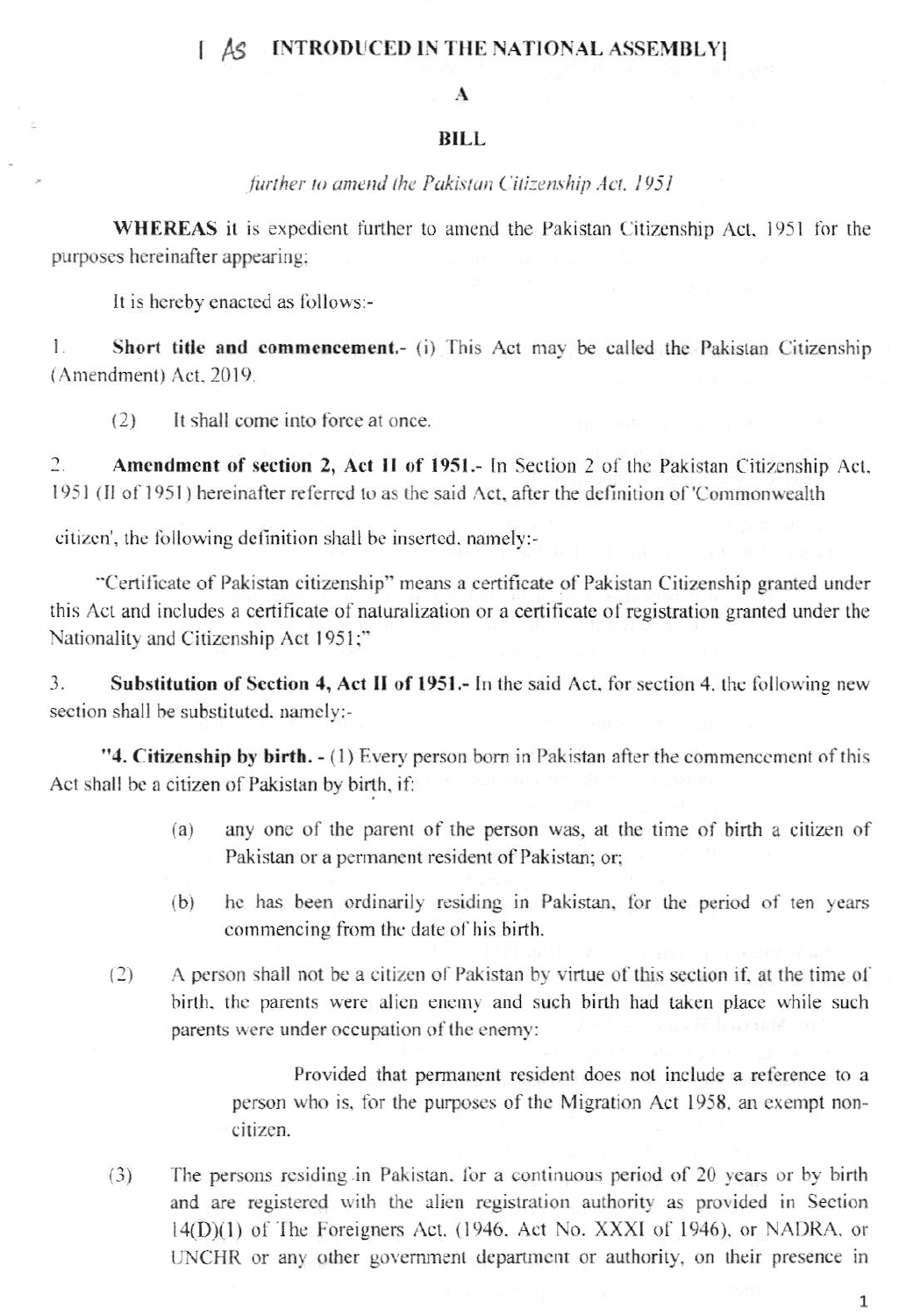Pakistan, shall have the right to seek nationality through application submitted to the Federal Government, accompanied with affidavit to remain sincere and loyal to the country.

The Federal Government may by order either generally or with respect to particular  $(4)$ class of foreigners or any specific class of foreigners may grant nationality to those foreigners who fulfill the criteria set out in Sub-Section (1) and (2) in pursuance of powers vested in the Federal Government under Section 8(1) read with Section 3(1) of the Foreigners Act, 1946, (No. XXXI of 1946)."

 $\overline{4}$ . Substitution of Section 5, Act II of 1951.- In the said Act, for section 5, the following new section shall be substituted, namely:-

 $"5.$ **Citizenship by descent.**- (1) Subject to the provisions of section  $(3)$ , a person born after the commencement of this Act shall be a citizen of Pakistan by descent if his father is a citizen of Pakistan at the time of his birth:

Provided that if the father of such a person is a citizen of Pakistan by descent only, that person shall not be a citizen of Pakistan by virtue of this section unless-

- that person is born or his father was born in a protectorate, protected state.  $(a)$ mandated territory or trust territory or any place in a foreign country where by treaty, capitulation, grant, usage, sufferance, or other lawful means, the Federal Government has jurisdiction ; or
- $(b)$ that person's birth having occurred in a place in a foreign country other than a place such as is mentioned in the last foregoing paragraph, the birth is registered at Pakistan consulate within one year of birth or with the permission of the foreign office; or
- If the foreign office so directs, a birth shall be deemed for the purposes of this  $(c)$ section to have been registered with his permission notwithstanding that his permission was not obtained before the registration.

5. Substitution of Section 10, Act II of 1951.- In the said Act, for section 10, the following new section shall be substituted, namely:-

"10. Married Women. - (1) Any woman who by reason of her marriage to a British subject before the first day of January, 1949, has acquired the status of a British subject shall, if her husband becomes a citizen of Pakistan, be a citizen of Pakistan.

 $(2)$ Subject to the provisions of sub-section (1) and sub-section (4) a woman who has been married to a citizen of Pakistan who but for her death would have been a citizen of Pakistan under sections 3, 4 or 5 shall be entitled, on making application therefore to the Federal Government in the prescribed manner, and if she is an alien, on obtaining a certificate of domicile and taking the oath of allegiance in the form set out in the Schedule to this Act, to be registered as a citizen of Pakistan whether or not she has completed twenty-one years of her age and is of full capacity.